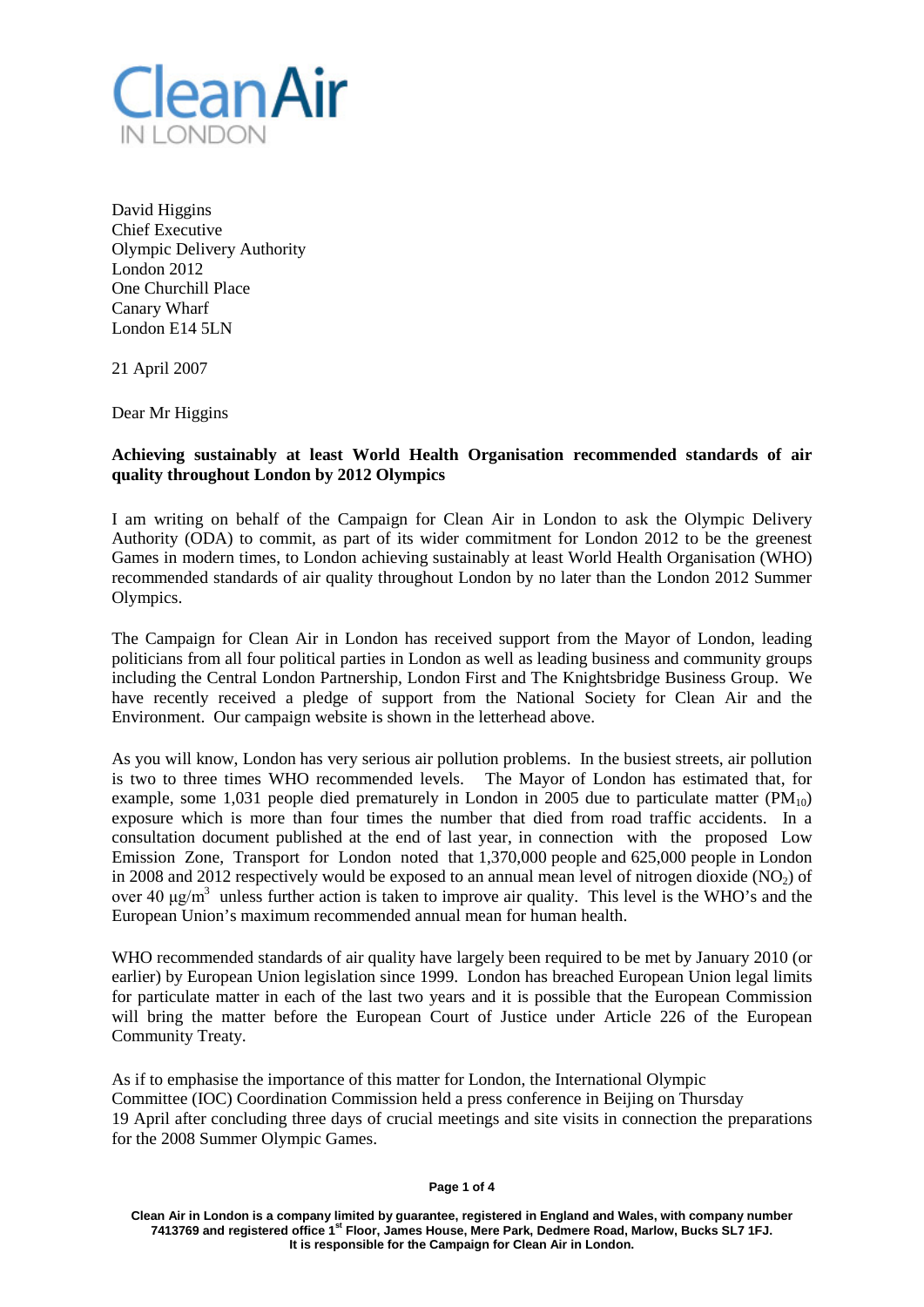

**At the press conference and in the associated press release the Commission's Chairman, Hein Verbruggen, highlighted that in review meetings on the environment during the visit that Commission members were briefed on contingency plans being drawn up to ensure optimal air quality in August 2008:**

[http://www.olympic.org/uk/news/media\\_centre/press\\_release\\_uk.asp?release=2130](http://www.olympic.org/uk/news/media_centre/press_release_uk.asp?release=2130)

**Chairman Verbruggen commented that "numerous completed initiatives are serving as best practices for Beijing residents.**

**"No-one can deny that the backdrop of such a rapidly developing economy has brought challenges which may need contingency plans so that top level athletic competition is not adversely affected," Verbruggen said. "We are encouraged, therefore, to see the appropriate plans being drawn up to tackle this. It won't be the first time such measures have been used during Olympic Games – Los Angeles and Seoul are two examples where air quality measures were successfully adopted."**

**In addition to permanent benefits through the creation of green areas, such as the 680- hectare forestry project near the airport and Olympic venues, and strict reductions in industrial pollution emissions, Beijing government officials have also reported an initiative to reduce traffic circulation during the Games. Many of the initiatives are part of comprehensive Games bid objectives established by BOCOG and local authorities in 2001 to ensure that athletes of the world are able to compete in the best possible conditions."**

London has the worst air quality in the UK and amongst the worst in Europe being perhaps in the worst three to five of its large cities. Unless air pollution is reduced sharply and quickly, London will clearly fail to deliver the greenest Games of modern times. It will not be acceptable for London, as a major city in a leading developed country, to deliver less than WHO recommended standards of air quality for the world's athletes. Please will the ODA therefore give the Pledge we are seeking and press for the necessary action to be taken.

I look forward to hearing from you (at the email address below).

With best wishes. Yours sincerely

Simon Birkett Principal Contact Campaign for Clean Air in London

By hand: Winston Fletcher, Chair, The Knightsbridge Association Carol Seymour-Newton, Honorary Secretary, The Knightsbridge Association

C<sub>c</sub>:

Hein Verbruggen, Chairman, International Olympic Committee Coordination Commission

**Page 2 of 4**

**Clean Air in London is a company limited by guarantee, registered in England and Wales, with company number 7413769 and registered office 1st Floor, James House, Mere Park, Dedmere Road, Marlow, Bucks SL7 1FJ. It is responsible for the Campaign for Clean Air in London.**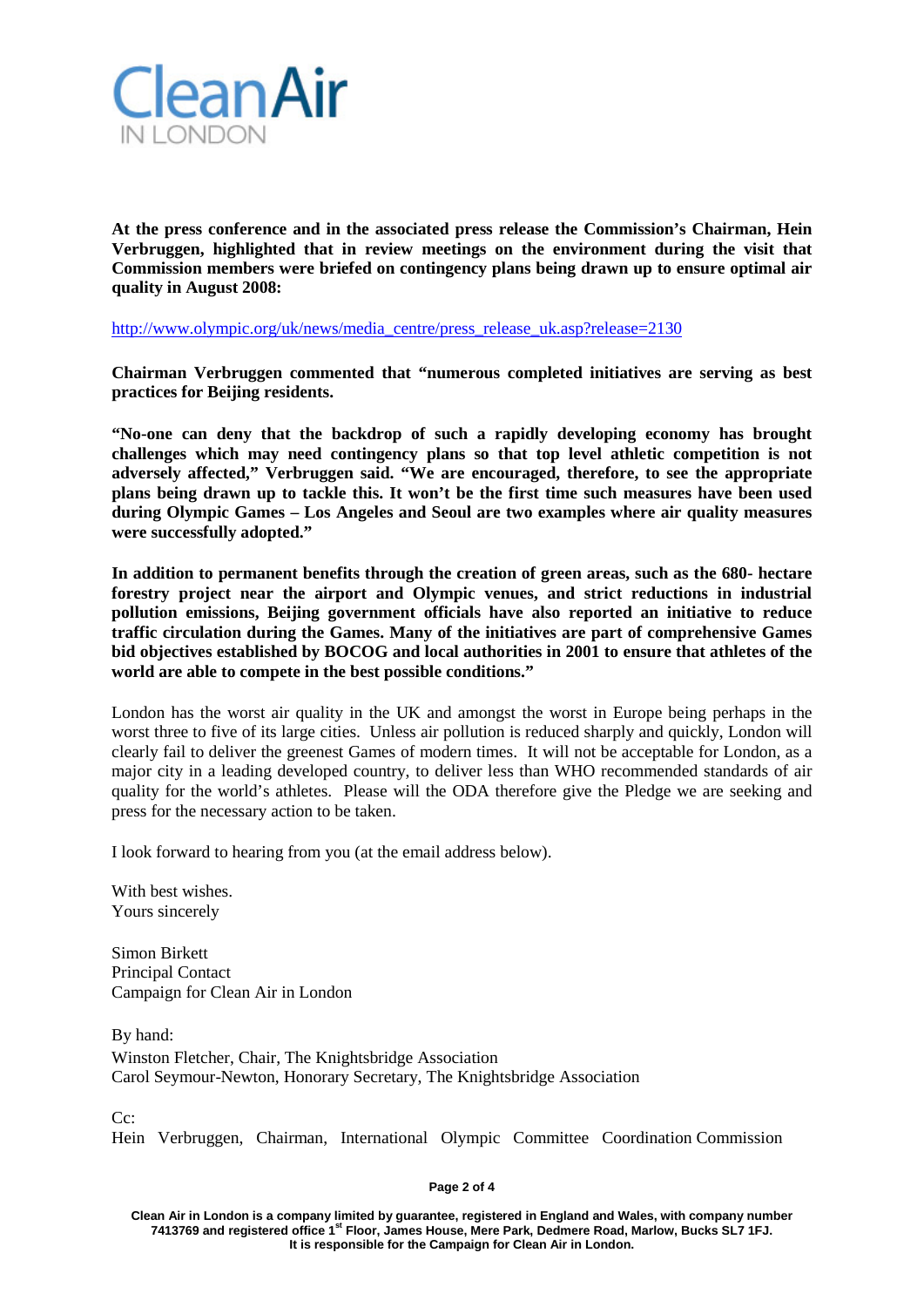

Sir Roy McNulty, Acting Chairman, Olympic Delivery Authority Ken Livingstone, Mayor of London Sian Berry, Principal Speaker and Green Party candidate for Mayor of London The Rt. Hon. David Miliband MP, Secretary of State for Defra **ORGANISATIONS** Jenny Bates, London Regional Campaigns Co-ordinator, Friends of the Earth James Bidwell, Chief Executive, Visit London John Brewster OBE, Chairman, Port Health and Environmental Services Committee, Corporation of London Patricia Brown, Chief Executive, Central London Partnership Nick Fairholm, Transport for London Tim Hockney, Executive Director, London First Professor Frank Kelly, Kings College London Sarah Legge, GLA Principal Policy Adviser – Air Quality Blake Ludwig, Campaign Director, Alliance Against Urban 4x4s Paul McLoughlin, UK General Manager, Zipcar Philip Mulligan, Acting Chief Executive, National Society for Clean Air and Environment Derek Picot, Chairman, The Knightsbridge Business Group **LEADING POLITICIANS** Peter Ainsworth MP, Shadow Secretary of State, Defra, Conservative The Rt. Hon. Douglas Alexander MP, Secretary of State, Department for Transport, Labour Greg Barker MP, Shadow Minister for the Environment, Conservative Ben Bradshaw MP, Minister for Air Quality, Labour Alistair Carmichael MP, Shadow Transport Secretary, Liberal Democrat Mrs Gwyneth Dunwoody MP, Chairman of the Transport Committee, Labour Mark Field MP, Conservative Chris Grayling MP, Shadow Secretary of State for Transport, Conservative Chris Huhne MP, Shadow Environment Secretary, Liberal Democrat Ian Pearson MP, Defra, Minister for Climate Change, Labour The Rt. Hon. Sir Malcolm Rifkind QC MP, Conservative Tim Yeo MP, Chairman Environmental Audit Committee, Conservative Gerard Batten MEP, London, Independence John Bowis MEP, London, Conservative Chris Davies MEP, Liberal Democrat Robert Evans MEP, London, Labour Mary Honeyball MEP, London, Labour Syed Kamall MEP, London, Conservative Ms Jean Lambert MEP, London, Green Party Baroness Ludford MEP, London, Liberal Democrat Linda McAvan MEP, Labour Claude Moraes MEP, London, Labour Charles Tannock MEP, London, Conservative Angie Bray AM, Leader of the Conservative Party, GLA Tony Arbour AM, Conservative Richard Barnes AM, Conservative Robert Blackman AM, Conservative Brian Coleman AM, Conservative Roger Evans AM, Conservative

Elizabeth Howlett AM, Conservative

**Page 3 of 4**